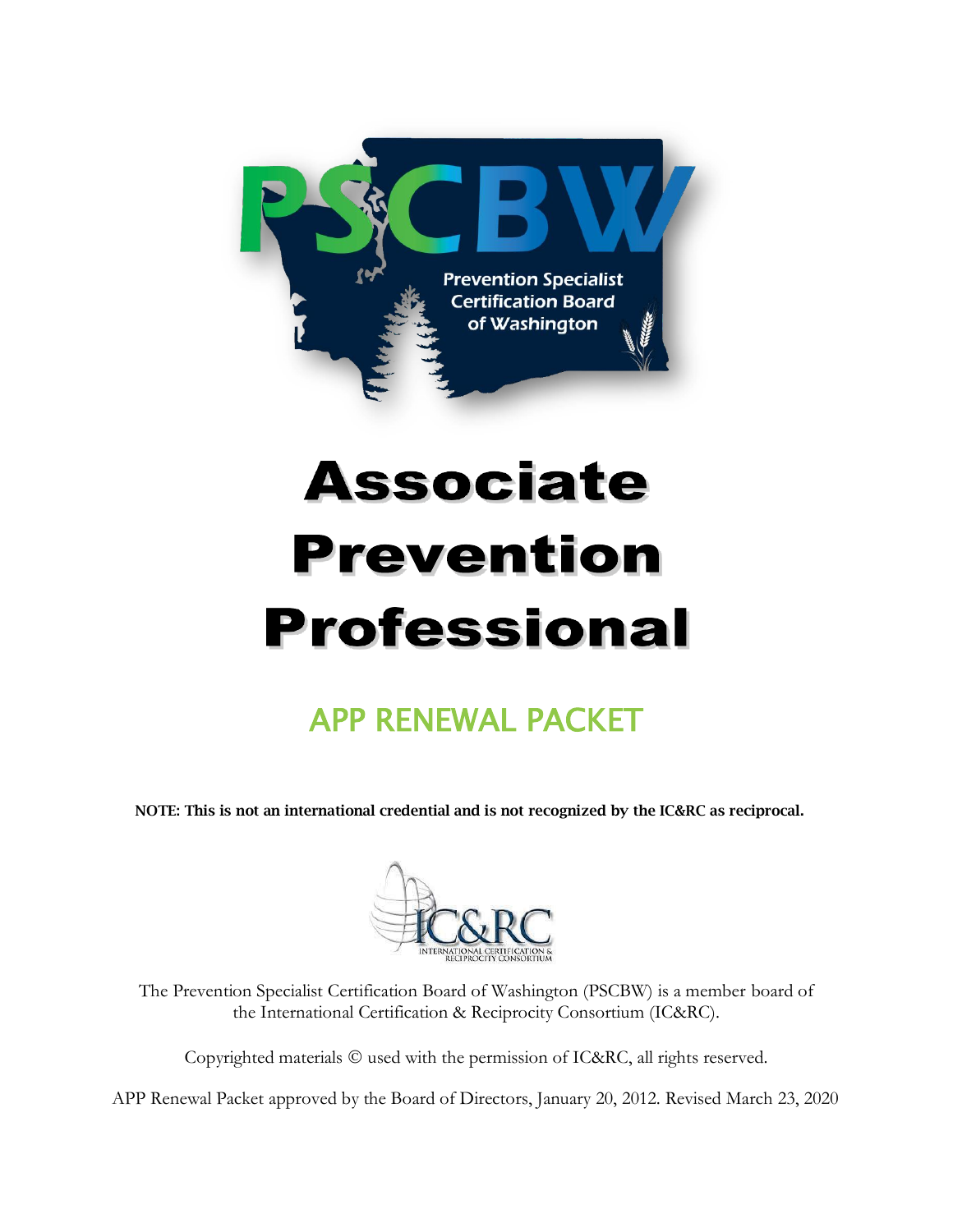The Associate Prevention Professional (APP) certificate can be renewed for one additional two-year period. APPs wanting to renew their APP status must show progress toward attaining the necessary "training" and "work experience" required to become a Certified Prevention Professional (CPP). Following a renewal, APP's wishing to be certified in Washington State must apply for the CPP credential. However, APPs can submit an application to become a CPP at any time prior to renewal.

The APP is designed to support an applicant's progress toward becoming a Certified Prevention Professional (CPP) in Washington State. **Before completing your renewal for APP, please consider your eligibility to apply to become a Certified Prevention Professional.**

#### **Renewal and Extension Policies**

To renew your APP credential, you must complete and submit the following:

- $\Box$  Written Progress Report- provide a written description demonstrating progress made toward attaining the necessary 'training' and 'work experience' required to become a CPP.
- $\Box$  Complete the Quantitative Prevention Experience Form. Include the actual number of experientialhours completed since your initial APP application.

If you are documenting experience at more than one agency, photocopy the blank form as needed. Ensure that the form(s) is signed by a supervisor.

- ☐ Prevention Educational Prerequisites Form- submit training hours accompanied by certificates or other supporting documentation.
- □ Sign and date the Code of Ethical Conduct for Prevention Professionals.
- $\Box$  Submit a current Criminal History Background Check (within one year of renewal application date)
- ☐ Renewal Fee: \$100
	- Pay online on the PSCBW website at [http://www.pscbw.com](http://www.pscbw.com/) OR
	- Enclose a check, made payable to: **Prevention Specialist Certification Board of Washington**.
- $\square$  Submittal of Renewal Application- submit an original of the completed candidate portfolio/application AND three (3) copies (on white paper with no staples or binding) to:

**Prevention Specialist Certification Board of Washington PO Box 7172 Spokane, Washington 99207**

 $\Box$  File Copy: Keep a copy of your completed candidate portfolio/application.

If your certification has lapsed you must file for an extension, otherwise you will be removed from the APP roster. You will receive a renewal packet from PSCBW, at the APP's last known mailing address, 30-60 days prior to the expiration date of your certification.

It is the responsibility of the APP to notify the PSCBW in writing of any contact changes such as name, address, and phone number during the two years. Lack of communication from the APP about such changes could delay the renewal process.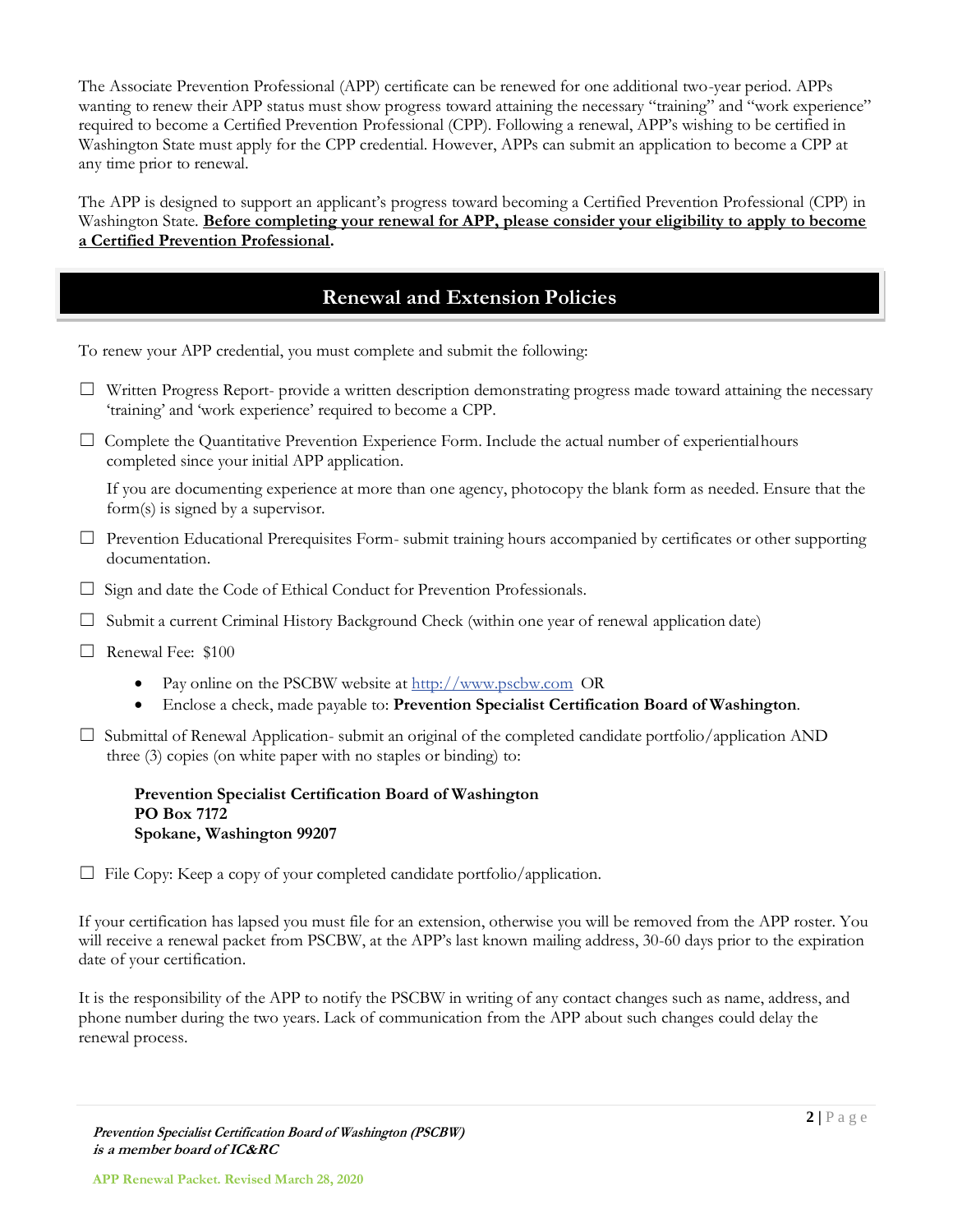- 1. The renewal applicant must demonstrate progress made in achieving the required training and work experience required to become a CPP (please review CPP requirements at [www.pscbw.com\)](http://www.pscbw.com./). Continuing education may be acquired through college course work, workshops, in-services, training, classes, and conferences. Applicant must submit recorded training hours accompanied by a certificate/documentation.
- 2. Program schedules, syllabi, flyer, etc. will not be accepted as documentation of participation, but accepted only as additional clarifying information. In lieu of a certificate, the applicant may submit a completed [Affidavit of](http://preventioncertificationwa.org/Documents/Affidavit%20of%20Attendance%20Revised%208-6-09.doc) [Attendance.](http://preventioncertificationwa.org/Documents/Affidavit%20of%20Attendance%20Revised%208-6-09.doc) This affidavit is intended to be used on a limited basis and for special circumstances, such as in the case in which the conference/training sponsor did not provide a Certificate of Completion. The Eligibility Committee will review the completed affidavit forms to determine whether these hours will be accepted. This form is available on the PSCBW website at [www.pscbw.com.](http://www.pscbw.com/)

#### **Extensions Policy**

Any Associate Prevention Professional wishing to acquire an extension to renew an expiring certification must present a request for extension to the Board in writing. A 30 day grace period may be allowed upon request. An additional 90 days (120 day extension from expiration of the certificate) may be granted at a cost of \$50.

#### **Prevention Educational Prerequisites**

- ❖ Include accurate documentation for each educational course/training/event that you list in this application.
	- Include as many hours and documentation as possible for each category. Additional documented hours beyond the minimum are encouraged.
	- Include photocopies of transcripts and certificates of completion/participation/attendance to your application. If the applicant does not have a certificate/transcript, the applicant may submit a completed Affidavit of Attendance. This form is available through request from the PSCBW (see page 1) and may be downloaded from the PSCBW website at [www.pscbw.com](http://www.pscbw.com/) o[r](http://www.ppcbw.org/) [PreventionCertificationWA.org.](http://www.ppcbw.org/)
	- Include brief descriptions of educational courses/trainings/events. This can include syllabus, list of objectives, or a published overview of the event with delineated learning goals. This information serves only to provide further information for the PSCBW. The course description, syllabus, program brochure, etc. can NOT be substituted as documentation of actual attendance in lieu of a transcript, certificate or Affidavit of Attendance.
- ❖ Document the educational prerequisites in the categories below. *Education hours must have been earned within the last two years.*
	- **35 hours** minimum combined from the following:
		- **Drug Education** (e.g., pharmacology, classification of drugs, potential for abuse/addiction, effects of drugs on the brain/body, current drug trends, addiction theory, signs and symptoms of addiction, addiction and the family, etc.) and/or
		- **ATOD Prevention Education** (e.g., training in evidence-based prevention strategies and programs, prevention curriculum training, planning and evaluation of prevention interventions, substance abuse in older adults, substance abuse in veterans, coordinating and/or implementing prevention activities, social marketing, community organizing, coalition development, environmental prevention strategies, etc. if specific to ATOD prevention)
	- **35 hours** minimum **General Prevention Education** (e.g., cultural competency, behavioral health promotion, suicide prevention, HIV/AIDS prevention, community mobilization, mediamessages,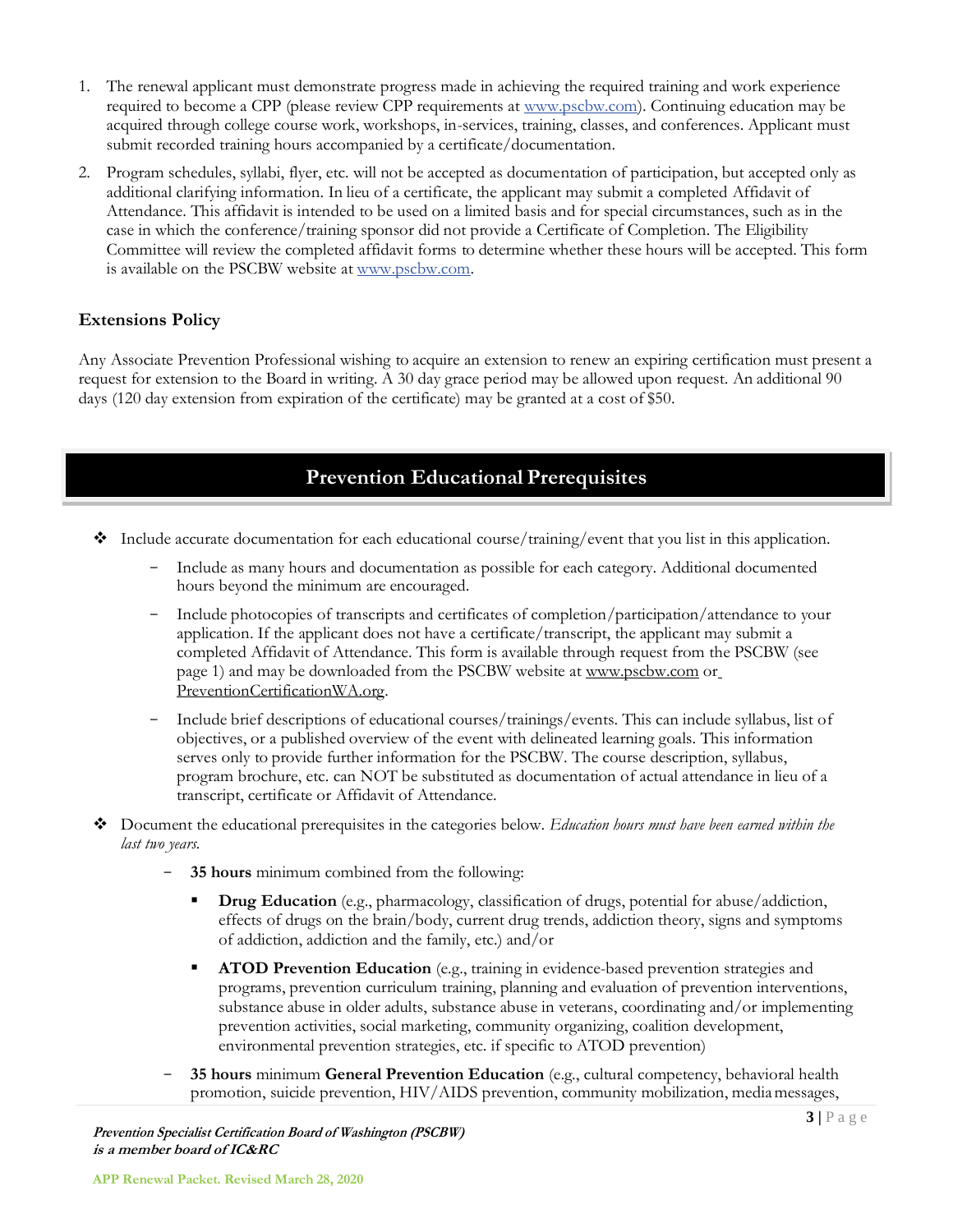social marketing, public policy, communication, professional growth and responsibility, etc. not specific to ATOD prevention)

To convert college credit hours into clock hours, please see the key on your transcript or consult your university or college where the credits were earned. In most cases: **1 credit = 10 clock hours.**

**Prevention Specialist Certification Board of Washington (PSCBW) is a member board of IC&RC**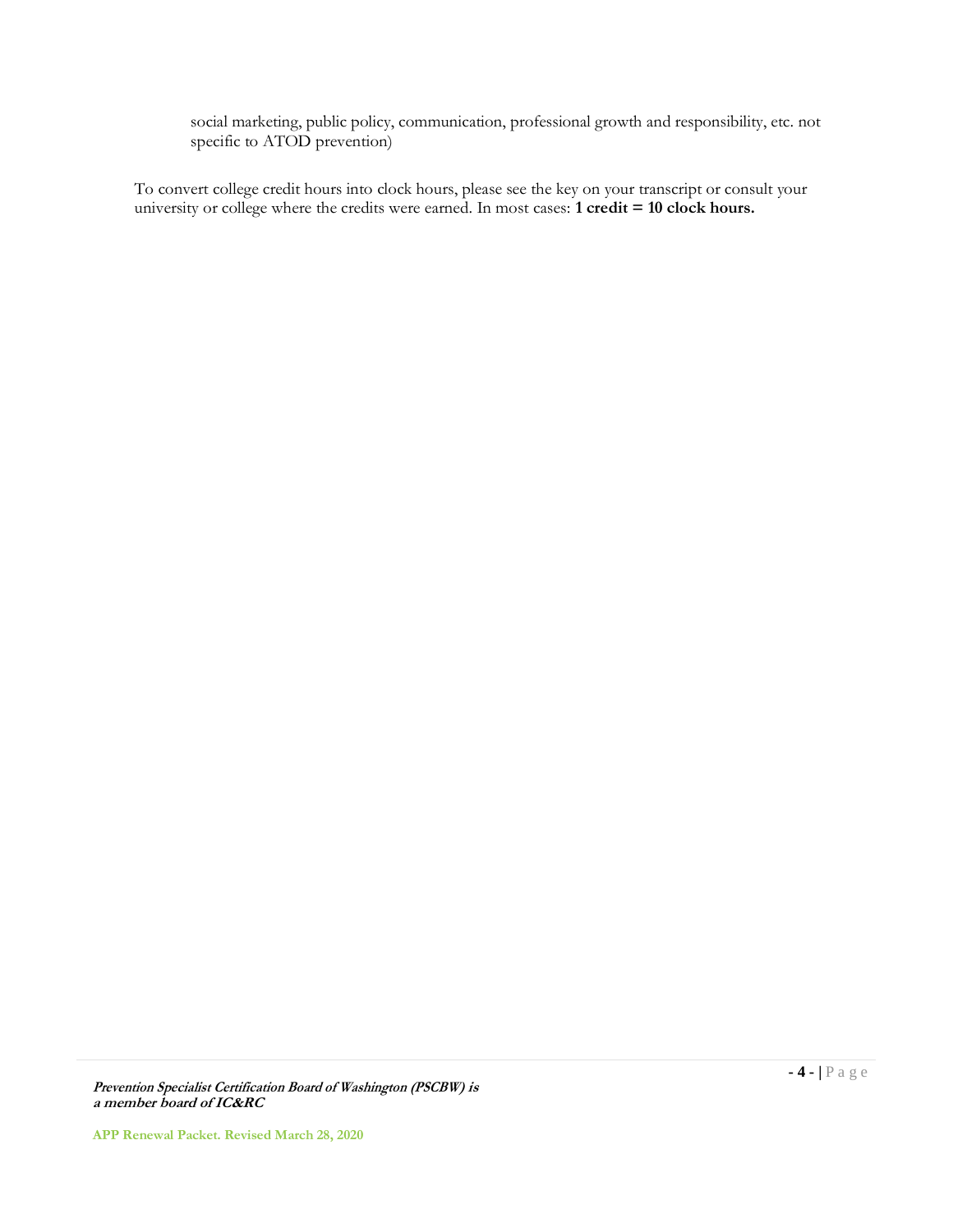### **Verification of QUANTITATIVE Prevention Experience Form**

Make as many photocopies of this form as needed (i.e. for each supervising agency/organization). Indicate the number of Prevention Experience Hours (documented hours of paid or volunteer experience) completed since your initial APP application. The following documentation is **quantitative** only.

*(Reminder: The required number of hours to become a Certified Prevention Professional is 2,000 hours. This portion of your renewal is to document progress made in obtaining the number of hours needed by the end of your renewal period.)*

| Applicant Name:                                                                                                                                                                                                                                                                                                                                                                                                                            |                                        |                            |  |  |  |  |  |
|--------------------------------------------------------------------------------------------------------------------------------------------------------------------------------------------------------------------------------------------------------------------------------------------------------------------------------------------------------------------------------------------------------------------------------------------|----------------------------------------|----------------------------|--|--|--|--|--|
| Position Title:                                                                                                                                                                                                                                                                                                                                                                                                                            |                                        |                            |  |  |  |  |  |
| Dates of Employment or Volunteer Engagement<br>Beginning Date: /////                                                                                                                                                                                                                                                                                                                                                                       |                                        |                            |  |  |  |  |  |
| Employer/Agency/Organization:                                                                                                                                                                                                                                                                                                                                                                                                              |                                        |                            |  |  |  |  |  |
| Print Name of Supervisor/Administrator/Instructor or Other Verifying Individual:                                                                                                                                                                                                                                                                                                                                                           |                                        |                            |  |  |  |  |  |
| Supervisor Position/Title:                                                                                                                                                                                                                                                                                                                                                                                                                 |                                        |                            |  |  |  |  |  |
| Supervisor Phone Number:                                                                                                                                                                                                                                                                                                                                                                                                                   |                                        |                            |  |  |  |  |  |
| <b>Supervisor Verification:</b>                                                                                                                                                                                                                                                                                                                                                                                                            |                                        |                            |  |  |  |  |  |
| Please check <b>only one</b> of the boxes below to indicate the estimated total number of experiential hours in prevention<br>accrued by the candidate under your supervision during their renewal period (past two years). If the "Other" box is<br>checked, indicate the total estimated number of hours. Initial on the appropriate line and then sign below to verify all of<br>the information on this form is complete and accurate. |                                        |                            |  |  |  |  |  |
| <b>Amount of Time</b>                                                                                                                                                                                                                                                                                                                                                                                                                      | <b>Estimated Total Number of Hours</b> | <b>Supervisor Initials</b> |  |  |  |  |  |
| Full-time for 3 months                                                                                                                                                                                                                                                                                                                                                                                                                     | 500 hours                              |                            |  |  |  |  |  |
| Full-time for 6 months                                                                                                                                                                                                                                                                                                                                                                                                                     | $1,000$ hours                          |                            |  |  |  |  |  |
| $\Box$ Full-time year                                                                                                                                                                                                                                                                                                                                                                                                                      | $2,000$ hours                          |                            |  |  |  |  |  |
| Other: Please describe:                                                                                                                                                                                                                                                                                                                                                                                                                    | hours                                  |                            |  |  |  |  |  |
|                                                                                                                                                                                                                                                                                                                                                                                                                                            |                                        |                            |  |  |  |  |  |
| <b>Supervisor's Signature:</b>                                                                                                                                                                                                                                                                                                                                                                                                             |                                        |                            |  |  |  |  |  |
|                                                                                                                                                                                                                                                                                                                                                                                                                                            |                                        |                            |  |  |  |  |  |
|                                                                                                                                                                                                                                                                                                                                                                                                                                            |                                        | Date Signed by Supervisor  |  |  |  |  |  |

**Prevention Specialist Certification Board of Washington (PSCBW) is a member board of IC&RC**

**- 5 - |** P a g e

**APP Renewal Packet. Revised March 28, 2020**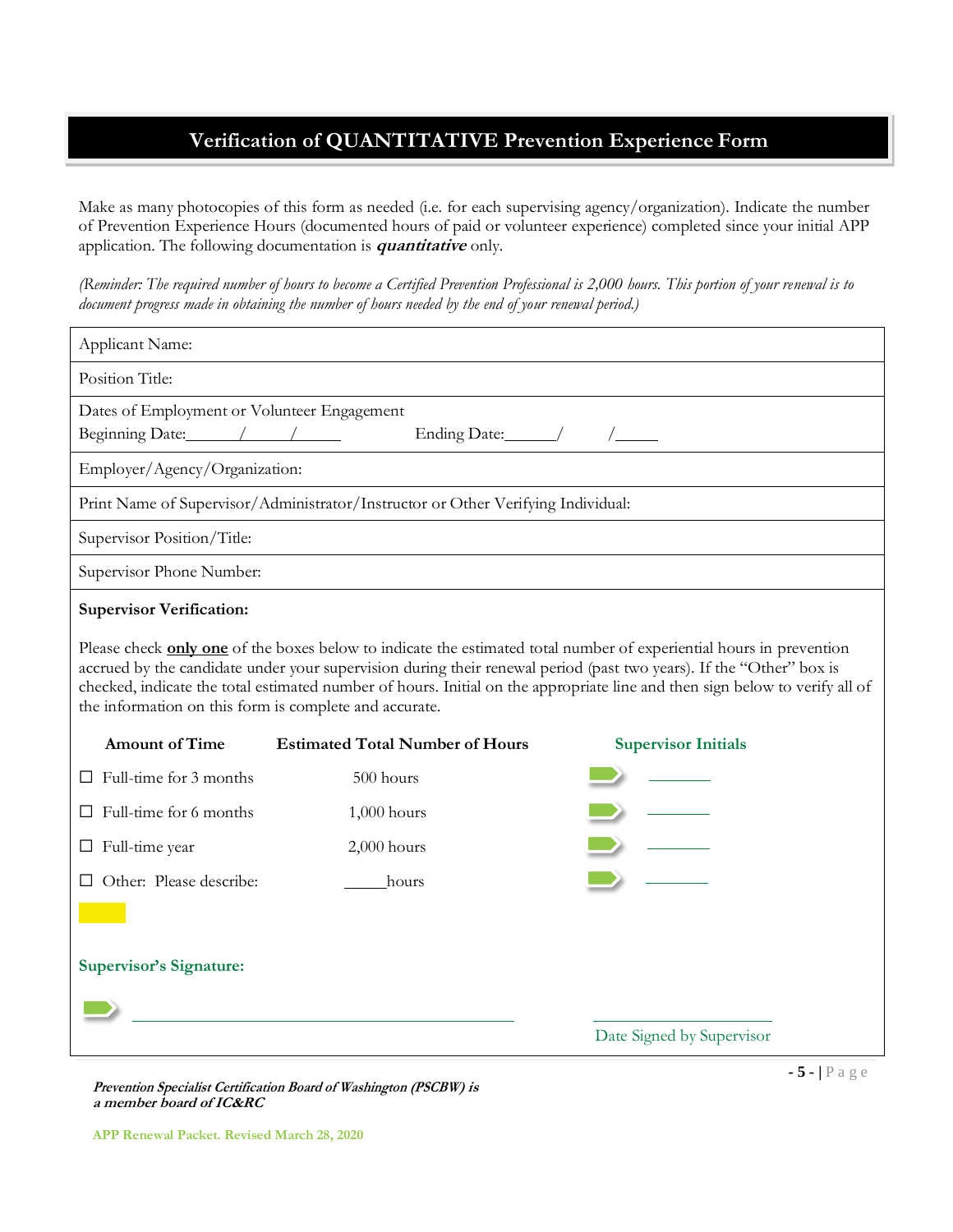| <b>Prevention Education Prerequisites</b> |                    |                                   |                                                                                                    |                                                       |                                                 |  |  |  |
|-------------------------------------------|--------------------|-----------------------------------|----------------------------------------------------------------------------------------------------|-------------------------------------------------------|-------------------------------------------------|--|--|--|
| <b>TITLE</b>                              | DATE(S)            | <b>LOCATION</b>                   | <b>ATOD</b> Education<br>and/or<br><b>ATOD Prevention</b><br>Specific Education<br>(35 hours min.) | General<br>Prevention<br>Education<br>(35 hours min.) | <b>TOTAL</b><br><b>HOURS</b><br>(70 hours min.) |  |  |  |
|                                           |                    |                                   |                                                                                                    |                                                       |                                                 |  |  |  |
|                                           |                    |                                   |                                                                                                    |                                                       |                                                 |  |  |  |
|                                           |                    |                                   |                                                                                                    |                                                       |                                                 |  |  |  |
|                                           |                    |                                   |                                                                                                    |                                                       |                                                 |  |  |  |
|                                           |                    |                                   |                                                                                                    |                                                       |                                                 |  |  |  |
|                                           |                    |                                   |                                                                                                    |                                                       |                                                 |  |  |  |
|                                           |                    |                                   |                                                                                                    |                                                       |                                                 |  |  |  |
|                                           |                    | <b>TOTAL HOURS</b><br>(this page) |                                                                                                    |                                                       |                                                 |  |  |  |
|                                           | <b>GRAND TOTAL</b> |                                   |                                                                                                    |                                                       |                                                 |  |  |  |

**Prevention Specialist Certification Board of Washington (PSCBW) is a member board of IC&RC**

**APP Renewal Packet. Revised March 28, 2020**

**- 6 - |** P a g e